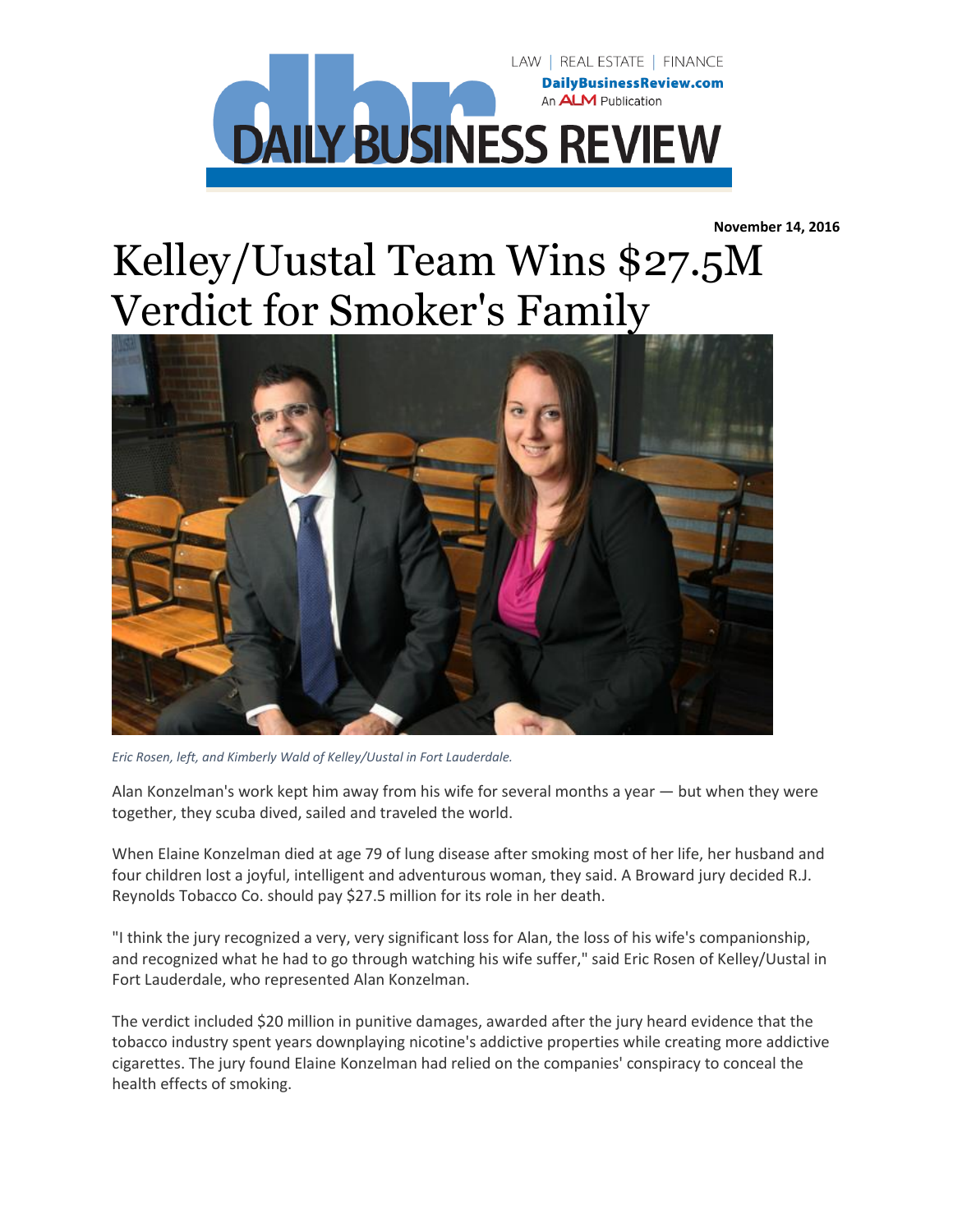The jury found Konzelman was part of the Engle class, the group of Florida smokers whose cases were filed after the Florida Supreme Court disbanded the Engle tobacco class action in 2006. For class members, findings of product defect, negligence, fraudulent concealment and conspiracy to conceal are established as a matter of law.

But to benefit from those findings, plaintiffs must show their disease manifested itself between May 1990 and November 1996. For Rosen and his colleague Kimberly Wald, that was a big challenge at trial.

The defense argued Elaine Konzelman should have known she had chronic obstructive pulmonary disease before the Engle cutoff date. The jury heard from witnesses who knew Konzelman in the 1960s and '70s, including longtime friend Sue Sweeney, who remembered her pal having a "deep, chesty cough" back then, Rosen said. Konzelman's niece recalled her aunt becoming winded after climbing stairs in the '80s.

"There was no evidence that she knew that she had COPD, but their argument was that she should have known because she was coughing, she was short of breath, people were telling her to quit for health reasons," Rosen said.

The plaintiffs presented testimony from immediate family members, who said Konzelman's symptoms didn't start until the early 1990s.

The earliest medical record mentioning Konzelman's breathing troubles was in 1995, and it also noted that she had "no respiratory problems in the past," Rosen said. That record also indicated Konzelman had previously been treated for hypertension, meaning she had been seeing doctors before her COPD diagnosis.

"How could she have known when her own doctors didn't know?" Rosen said.

Defense counsel presented further testimony from Sweeney that Konzelman, who died in 2010, didn't want to quit smoking. When asked how she knew that, Sweeney responded, "Anyone who smokes every day, all day long, loves to smoke," according to Rosen.

"That's not someone who loves to smoke, that's someone who is addicted," Rosen said. Family members said Konzelman had tried to quit smoking but became depressed, anxious and irritable each time.

Defense counsel also "tried to diminish" the relationship between Alan and Elaine Konzelman, Rosen said, emphasizing that the husband spent three to six months every year away from home for his career as a chief marine engineer. Plaintiffs counsel countered that by telling the jury about the couple's adventures together, showing them photos of Elaine Konzelman dancing on a boat during a 1989 trip to the Bahamas and scuba diving in Maui in 1991.

Ultimately, the jury on Oct. 24 awarded about \$8.8 million in compensatory damages to Alan Konzelman, including \$8.5 million for his loss of companionship and pain and suffering and \$295,000 for her medical bills.

Elaine Konzelman was found 15 percent liable for her disease, and the compensatory damages award will therefore be reduced to about \$7.48 million. The reduction does not affect the \$20 million punitive damages award.